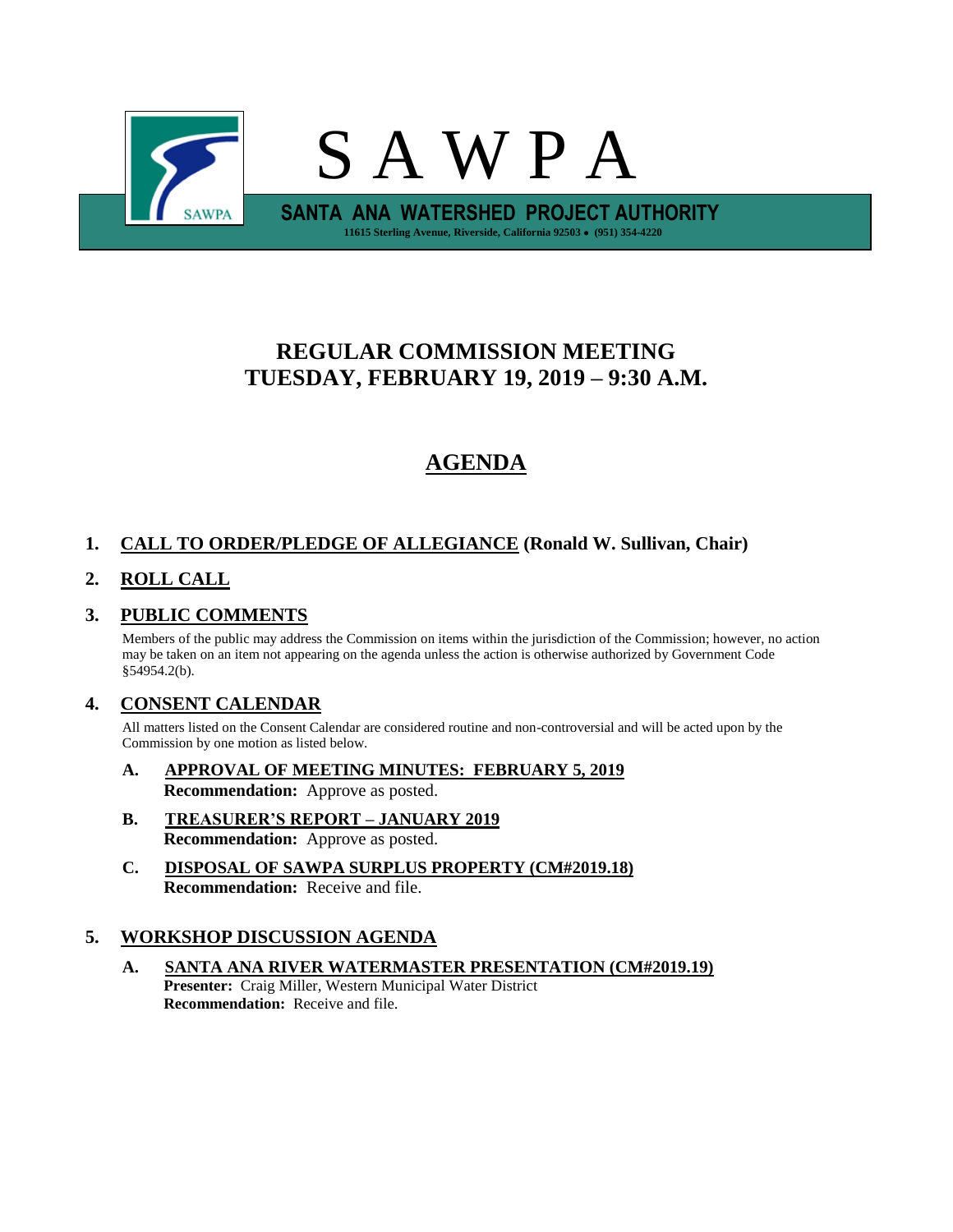### **6. NEW BUSINESS**

#### **A. ADOPTION OF THE ONE WATER ONE WATERSHED (OWOW) PLAN UPDATE 2018 (CM#2019.22)**

**Presenter:** Ian Achimore

**Recommendation:** The OWOW Steering Committee recommends that the Commission:

- 1. Receive and file comments received on the draft OWOW Plan Update 2018;
- 2. Conduct a public hearing to consider the adoption of the OWOW Plan Update 2018;
- 3. Adopt Resolution No. 2019-4, adopting the OWOW Plan Update 2018; and
- 4. Direct staff to file a California Environmental Quality Act (CEQA) Notice of Exemption for the OWOW Plan Update 2018.

### **B. WEATHER IMPACTS – INLAND EMPIRE BRINE LINE (CM#2019.20) Presenter:** Carlos Quintero

**Recommendation:** Receive and file.

### **C. FYE 2020 AND 2021 BRINE LINE AND GENERAL FUND DRAFT BUDGETS (CM#2019.21)**

**Presenter:** Karen Williams **Recommendation:** Review and discuss the draft FYE 2020 and 2021 Brine Line and General Fund Budgets.

#### **D. UPDATE ON DISCUSSIONS WITH ORANGE COUNTY STAKEHOLDERS | ADOPTION OF RESOLUTION NO. 2019-3 (CM#2019.24)**

**Presenter:** Rich Haller

**Recommendation:** (1) Receive and file an informational report on discussions with Orange County Stakeholders; (2) Provide direction to staff on further discussions; and, (3) Adopt Resolution No. 2019-3.

### **7. INFORMATIONAL REPORTS**

**Recommendation:** Receive for information.

- **A. CASH TRANSACTIONS REPORT – DECEMBER 2018 Presenter:** Karen Williams
- **B. INTER-FUND BORROWING – DECEMBER 2018 (CM#2019.16) Presenter:** Karen Williams
- **C. PERFORMANCE INDICATORS/FINANCIAL REPORTING – DECEMBER 2018 (CM#2019.17) Presenter:** Karen Williams
- **D. BUDGET VS ACTUAL VARIANCE REPORT – FYE 2019 SECOND QUARTER – ENDING DECEMBER 31, 2018 (CM#2019.23) Presenter:** Karen Williams
- **E. FINANCIAL REPORT FOR THE SECOND QUARTER ENDING DECEMBER 31, 2018**
	- Inland Empire Brine Line
	- SAWPA

**Presenter:** Karen Williams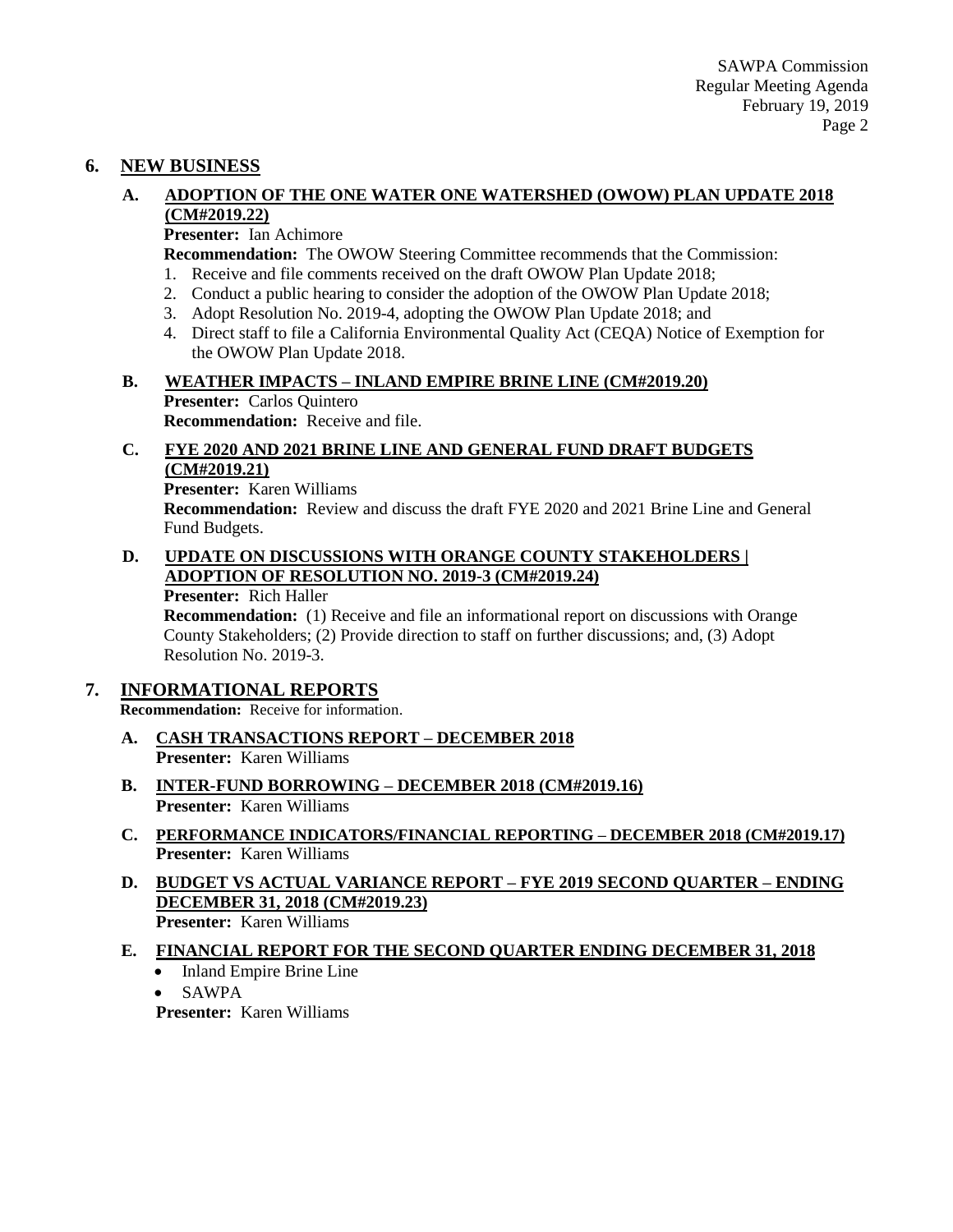SAWPA Commission Regular Meeting Agenda February 19, 2019 Page 3

#### **F. SECOND QUARTER FYE 2019 EXPENSE REPORTS**

- General Manager
- **Staff**
- **Presenter:** Karen Williams

#### **G. GENERAL MANAGER REPORT**

- **H. STATE LEGISLATIVE REPORT Presenter:** Rich Haller
- **I. SAWPA GENERAL MANAGERS MEETING NOTES** • February 12, 2019
- **J. CHAIR'S COMMENTS/REPORT**
- **K. COMMISSIONERS' COMMENTS**

### **L. COMMISSIONERS' REQUEST FOR FUTURE AGENDA ITEMS**

### **8. CLOSED SESSION**

There were no Closed Session items anticipated at the time of the posting of this agenda.

### **9. ADJOURNMENT**

Americans with Disabilities Act: If you require any special disability related accommodations to participate in this meeting, call (951) 354-4230 or email kberry@sawpa.org. 48-hour notification prior to the meeting will enable staff to make reasonable arrangements to ensure accessibility for this meeting. Requests should specify the nature of the disability and the type of accommodation requested.

Materials related to an item on this agenda submitted to the Commission after distribution of the agenda packet are available for public inspection during normal business hours at the SAWPA office, 11615 Sterling Avenue, Riverside, and available a[t www.sawpa.org,](http://www.sawpa.org/) subject to staff's ability to post documents prior to the meeting.

#### **Declaration of Posting**

I, Kelly Berry, Clerk of the Board of the Santa Ana Watershed Project Authority declare that on Thursday, February 14, 2019, a copy of this agenda has been uploaded to the SAWPA website at [www.sawpa.org](http://www.sawpa.org/) and posted at the SAWPA office, 11615 Sterling Avenue, Riverside, California.

/s/

Kelly Berry, CMC

\_\_\_\_\_\_\_\_\_\_\_\_\_\_\_\_\_\_\_\_\_\_\_\_\_\_\_\_\_\_\_\_\_\_\_\_\_\_\_

**PLEASE NOTE: Following adjournment of the February 19, 2019 Regular Commission meeting, staff will be leading a tour of the Brine Line Operations Center (BLOC), located at 11671 Sterling Avenue, Unit I, Riverside, California.**